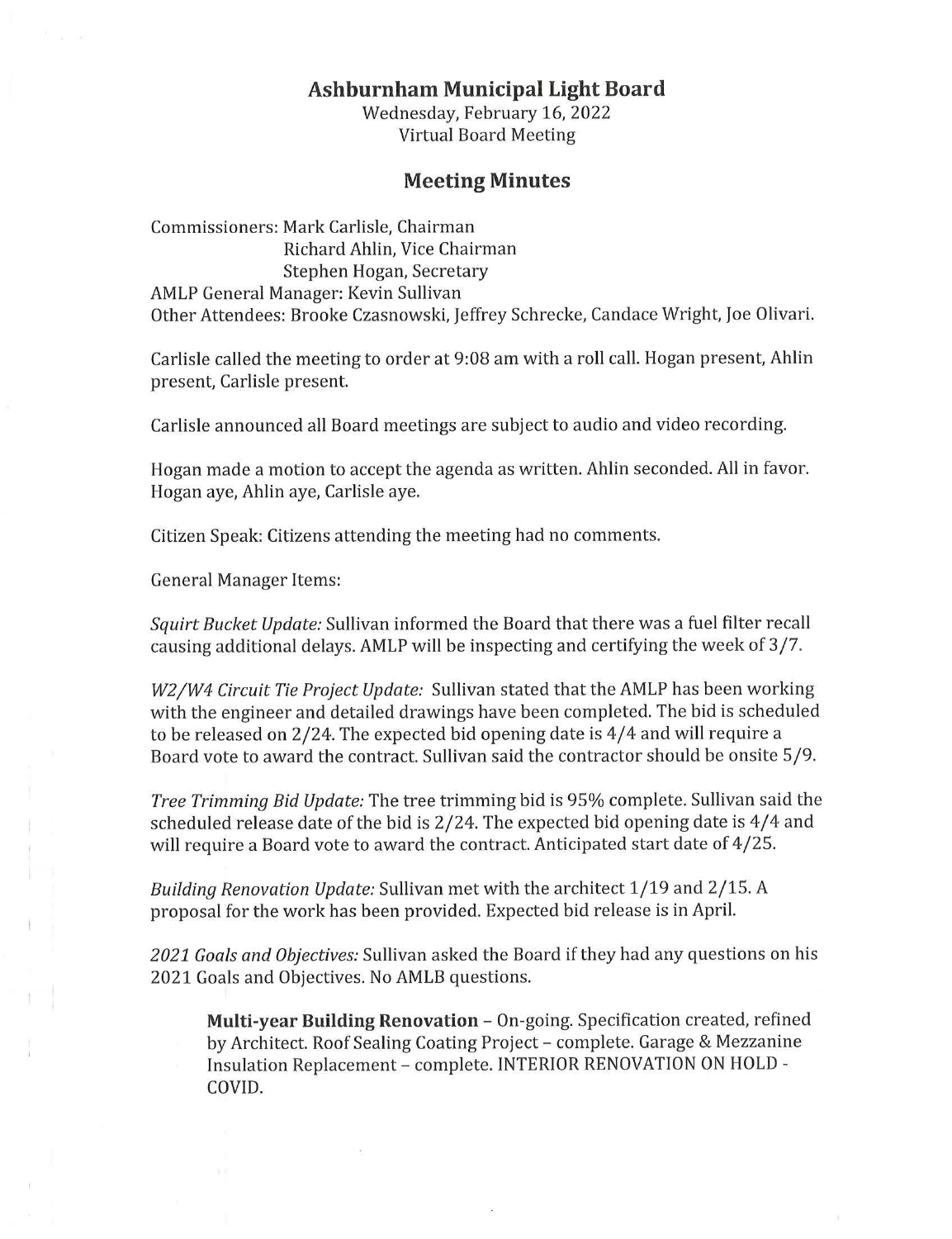**Review Feasibility of Customer Battery Installation - 100% complete.** Introductory call with Green Mountain Power (October 2020). Decision made to revisit at some future point. Present barriers are price and need.

**Review and Update All Policies and Procedures** - 100% complete. All but two policies have been legally reviewed and updated.

**Develop 5-year Strategic Plan Details** - 100% complete. Strategic Outline complete. Strategic Direction and Position Document - complete. Mission Statement - complete. Update Strategic Outline (on-going).

**Geographical Information System Phase 2** - 100% complete. GIS vendor collected distribution system data and populated into application.

Geographical Information System Phase 3 - 100% complete. Vendor data collection for NE section completed.

*2022 Goals and Objectives:* Sullivan presented his 2022 goals and Objectives to the Board.

**Perform Multi-year Building Renovation** - On-going. Office Renovation - 0% complete. Specification created, refined by Architect.

**Review Grid Participation Fees for 'Over-Generation' – Review and adjust** if necessary.

**Review and Update 'Standby' Fees for Customers** - Review and adjust if necessary.

**Complete W2/W4 Circuit** - 10% complete. Had meetings with engineers to create bid specifications. Drawings and material list complete.

*Reliability Report 2021 Q4:* Sullivan presented the 2021 Q4 reports.

## Q4 2021

Customer Average Interruption Duration Index (CAIDI) 50.687 minutes System Average Interruption Duration Index (SAIDI) 1.31 minutes System Average Interruption Frequency Index (SAIFI) 0.0259 frequency

Ahlin made a motion to approve the January 19, 2022, open session meeting minutes. Hogan seconded. All in favor. Ahlin aye, Hogan aye, Carlisle aye.

The next meeting for the Board was scheduled for March 23, 2022, at 9:00 am (virtual).

Ahlin made a motion to enter executive session under M.G.L. Chapter 30A: Section 21(a) and the following clauses:

10. To discuss trade secrets or confidential, competitively sensitive, or other proprietary information provided in the course of activities conducted by a governmental body as an energy supplier.

Hogan seconded. Vote was taken at 9:27 am. All in favor. Ahlin aye, Hogan aye, Carlisle aye. *A* break was taken before executive session started at 9:39 am.